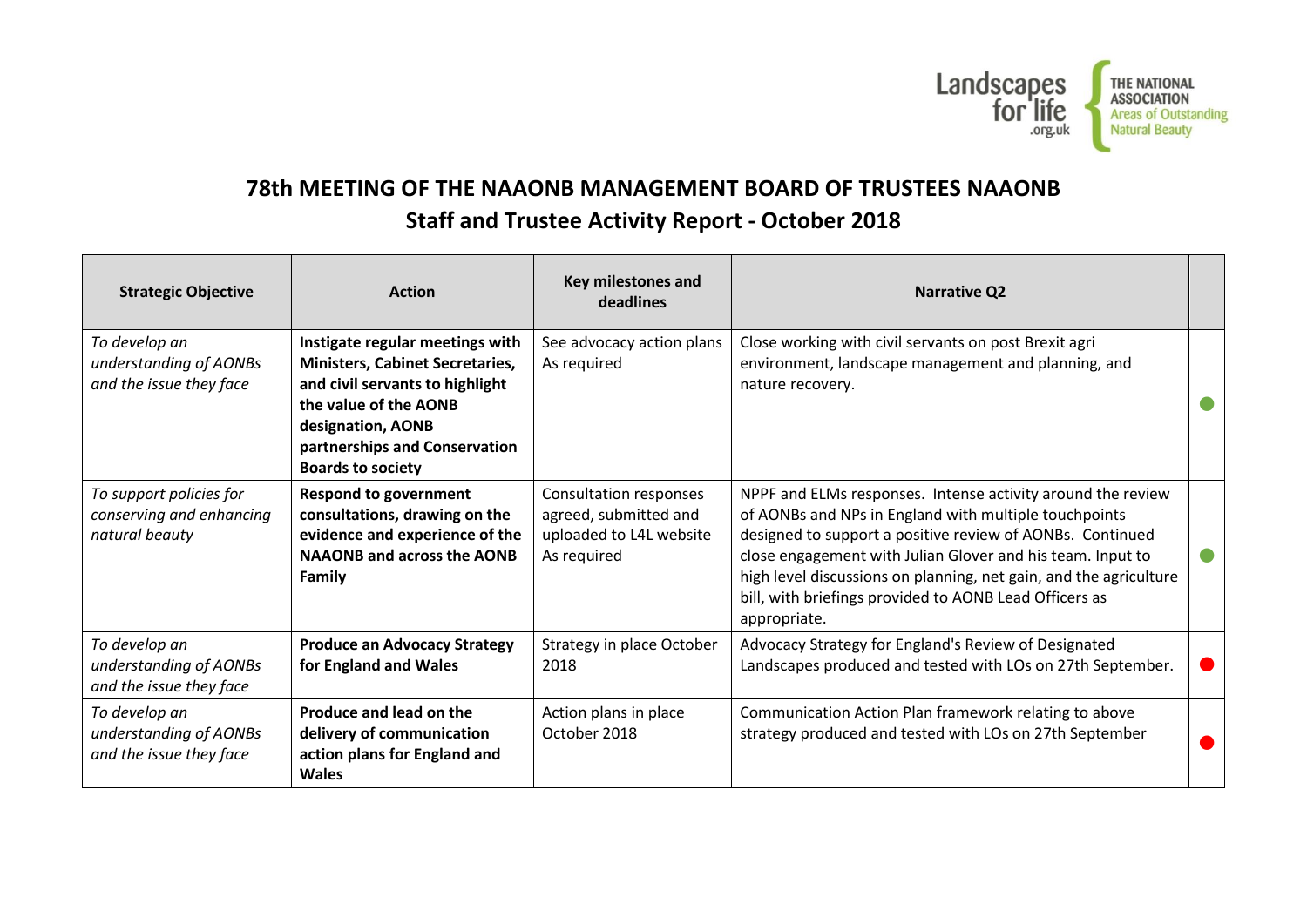| To support policies for<br>conserving and enhancing<br>natural beauty                                     | Provide input on behalf of the<br><b>AONB Family to the Future</b><br>Landscapes Wales programme                               | Explore options around a<br>designated landscape<br>offer for place-based agri-<br>environment delivery<br>post-Brexit October 2018                         | Workshop held with AONBs, NPs, WTs and NRW to develop a<br>programme nature conservation delivery across Wales.                                                                                    |  |
|-----------------------------------------------------------------------------------------------------------|--------------------------------------------------------------------------------------------------------------------------------|-------------------------------------------------------------------------------------------------------------------------------------------------------------|----------------------------------------------------------------------------------------------------------------------------------------------------------------------------------------------------|--|
| To support policies for<br>conserving and enhancing<br>natural beauty                                     | Provide input on behalf of the<br><b>AONB Family to the Future</b><br>Landscapes Wales programme                               | Provide guidance on<br>management plan<br>content to AONB<br>partnerships in Wales to<br>reflect changed need<br>associated with the above<br>December 2018 |                                                                                                                                                                                                    |  |
|                                                                                                           | Devise a resourcing strategy for<br>the NAAONB                                                                                 | Agree strategy<br>October 2018                                                                                                                              | Facilitated meeting held with trustees on 5th September                                                                                                                                            |  |
| To develop an<br>understanding of AONBs<br>and the issue they face                                        | Lead on the delivery of an<br><b>AONB communications action</b><br>plan, linked to the advocacy<br>plans for England and Wales | Ongoing                                                                                                                                                     | Landscapes for Life Conference 2018, Outstanding Week, ELMs<br>offer, Acknowledgement of 1st reading of Agriculture Bill,<br>Briefing for 2nd reading of Agriculture Bill, NAAONB Annual<br>Report |  |
| To improve the way in<br>which AONB Partnerships,<br>Conservation Boards, and<br>the NAAONB work together | Provide input on behalf of the<br><b>AONB Family to the Future</b><br>Landscapes Wales programme                               | Regular input to meetings<br>As required                                                                                                                    |                                                                                                                                                                                                    |  |
| To support policies for<br>conserving and enhancing<br>natural beauty                                     | Provide input on behalf of the<br><b>AONB Family to the Future</b><br>Landscapes Wales programme                               | Develop the principle of a<br>hub approach to working<br>beyond boundaries-test<br>and document this in one<br>non-designated<br>landscape<br>December 2019 |                                                                                                                                                                                                    |  |
| All                                                                                                       | <b>Trustee recruitment</b>                                                                                                     | July annually                                                                                                                                               |                                                                                                                                                                                                    |  |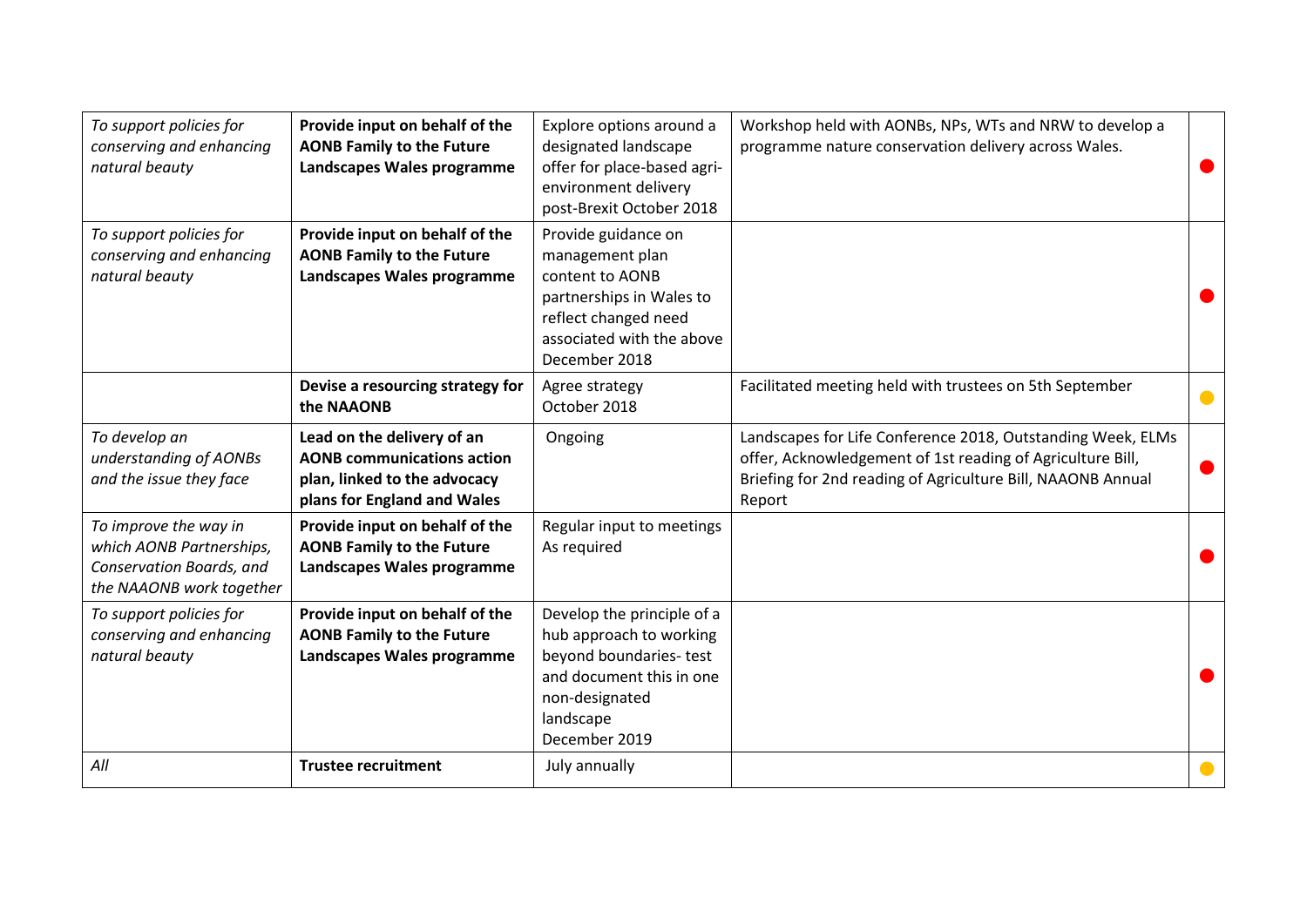| To secure and manage and<br>resources                                                                     | Foster relationships with other<br>trusts and funding bodies to<br>explore shared agendas                                                                     | High level meetings with<br>CEOs/trustees/chairs<br>Annually                           |                                                                                                                                                                                                                                              |                |
|-----------------------------------------------------------------------------------------------------------|---------------------------------------------------------------------------------------------------------------------------------------------------------------|----------------------------------------------------------------------------------------|----------------------------------------------------------------------------------------------------------------------------------------------------------------------------------------------------------------------------------------------|----------------|
| All                                                                                                       | <b>Trustee induction and training</b>                                                                                                                         | April annually                                                                         | This area of work is on hold until the governance review has<br>reported                                                                                                                                                                     |                |
| All                                                                                                       | <b>Training and development</b><br>programme for staff agreed                                                                                                 | April annually                                                                         |                                                                                                                                                                                                                                              |                |
| To develop an<br>understanding of AONBs<br>and the issue they face                                        | Work with the AONB Family<br>and Defra to develop a set of<br>performance metrics linked to<br>the AONB purpose(s) and the<br><b>25 Year Environment Plan</b> | Key metrics agreed May<br>2018                                                         | The Performance Metrics agreed with Defra were presented to<br>a fringe meeting the Landscapes for Life Conference and<br>agreed in principle. Since NAAONB has attended a meeting at<br>Defra to discuss metrics being developed for 25 YEP | $\blacksquare$ |
| To support policies for<br>conserving and enhancing<br>natural beauty                                     | <b>Explore options with Defra</b><br>around an AONB offer for<br>place-based agri-environment<br>delivery post-Brexit                                         | Iterative development<br>complete - final offer<br>submitted to Minister<br>April 2018 | NAAONB represented on Defra's Test and Trials sub-group.<br>Regular reporting to the AONB Family                                                                                                                                             |                |
| To secure and manage and<br>resources                                                                     | Proactive national funding bids<br>to charitable trust to build<br>further resilience within the<br><b>NAAONB and AONB Family</b>                             | Scope opportunities June<br>2018                                                       | Considered premature to advance this in isolation. The HLF<br>supported work 'Building Resilience and Securing Assets' will<br>set the framework for this work                                                                               |                |
| To improve the way in<br>which AONB Partnerships,<br>Conservation Boards, and<br>the NAAONB work together | <b>Improve Basecamp and its use</b>                                                                                                                           | Make recommendations<br>for improvement<br>May 2018                                    | Small improvements made to make Basecamp GDPR<br>compliant. Basecamp 2 trialled and found to be unsuitable.<br>Recent positive meeting with web-developer requires follow<br>up.                                                             |                |
| To secure and manage and<br>resources                                                                     | <b>Proactive national funding bids</b><br>to charitable trust to build<br>further resilience within the<br><b>NAAONB and AONB Family</b>                      | Develop 2 x bids<br>July 2018 and Jan 2019                                             | Considered premature to advance this in isolation. The HLF<br>supported work 'Building Resilience and Securing Assets' will<br>set the framework for this work                                                                               |                |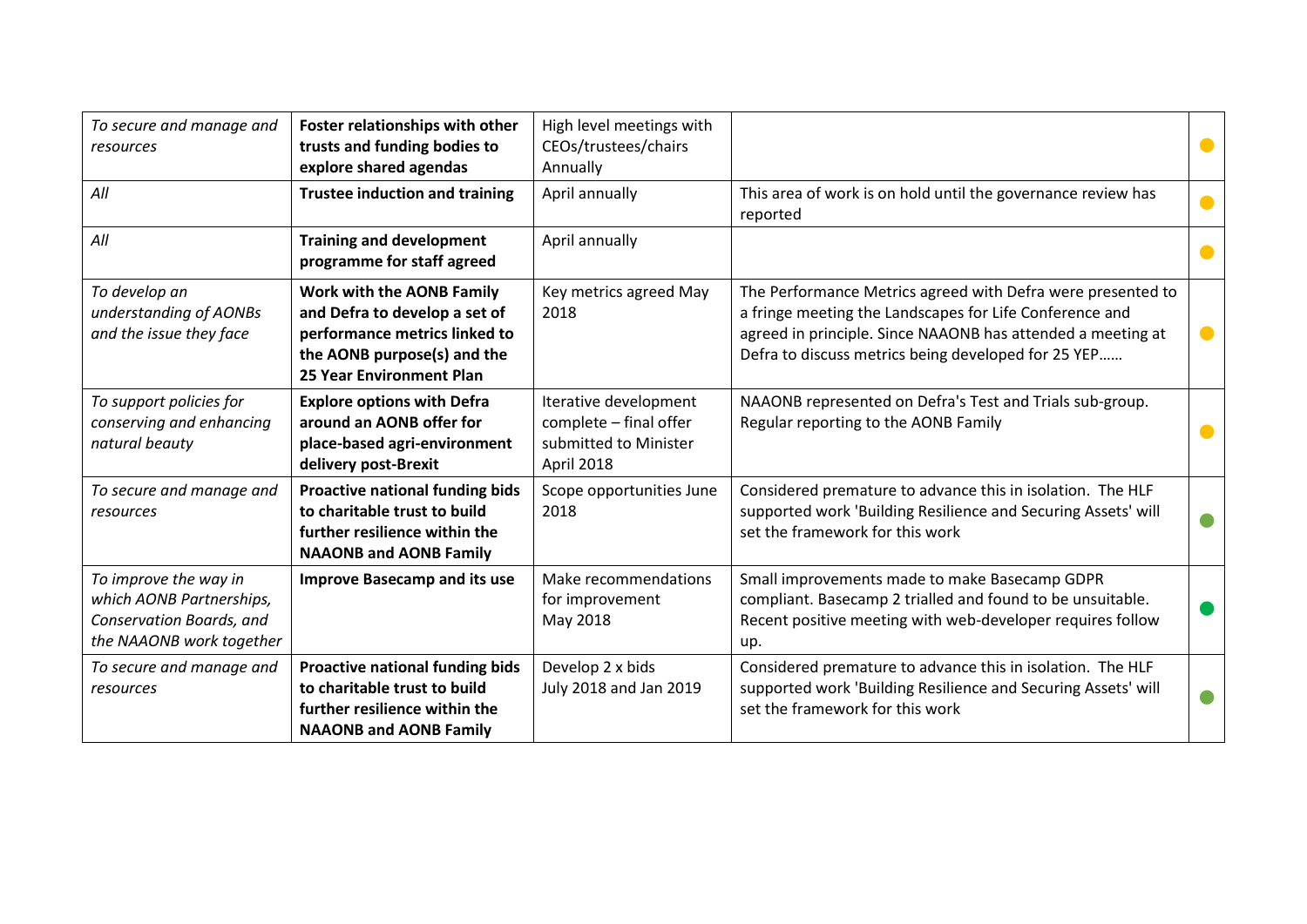| To develop an<br>understanding of AONBs<br>and the issue they face                                        | Website development and<br>information management                                                                                                                                                                                                                                                             | Case studies of exemplary<br>work collated and<br>presented on website<br>May 2018                              | Case studies added to feed into Review of England's<br>Designated Landscapes. Integration of website and<br>collaboration platform being considered               |  |
|-----------------------------------------------------------------------------------------------------------|---------------------------------------------------------------------------------------------------------------------------------------------------------------------------------------------------------------------------------------------------------------------------------------------------------------|-----------------------------------------------------------------------------------------------------------------|-------------------------------------------------------------------------------------------------------------------------------------------------------------------|--|
| To secure and manage and<br>resources                                                                     | <b>Proactive national funding bids</b><br>to charitable trust to build<br>further resilience within the<br><b>NAAONB and AONB Family</b>                                                                                                                                                                      | Applications submitted<br>Aug 2018 and Feb 2019                                                                 | Considered premature to advance this in isolation. The HLF<br>supported work 'Building Resilience and Securing Assets' will<br>set the framework for this work    |  |
| To secure and manage and<br>resources                                                                     | <b>Maintain high level</b><br>relationships with the Heritage<br><b>Lottery Fund</b>                                                                                                                                                                                                                          | Input to strategic<br>planning<br>Annually                                                                      |                                                                                                                                                                   |  |
| To support policies for<br>conserving and enhancing<br>natural beauty                                     | Provide guidance on<br>management plan content to<br><b>AONB partnerships in England</b><br>to reflect changed need<br>associated with agri-<br>environment delivery                                                                                                                                          | Presentation at regional<br>meetings x3 June 2018                                                               | Timing has triggered a refocus on presneting existing<br>information in a more accessible way through updating<br>website and collaboration platform              |  |
| To improve the way in<br>which AONB Partnerships,<br>Conservation Boards, and<br>the NAAONB work together | <b>Improve Basecamp and its use</b>                                                                                                                                                                                                                                                                           | Implement<br>recommendations<br><b>July 2018</b>                                                                | Small improvements have been made to make Basecamp GDPR<br>compliant. Work ongoing to find a suitable replacement<br>forum. Ongoing discussions with web designer |  |
| To secure and manage and<br>resources                                                                     | Build on existing dialogue and<br>continue to grow trust and<br>support by liaison/direct<br>contact with national bodies.<br><b>Represent the AONB Family in</b><br>discussions around the<br><b>Framework for Monitoring</b><br><b>Environmental Outcomes in</b><br><b>Protected Landscapes</b><br>(FMEOPL) | Provide input on behalf of<br>the AONB Family to<br>Natural England's<br>landscape advisory group<br>Biannually |                                                                                                                                                                   |  |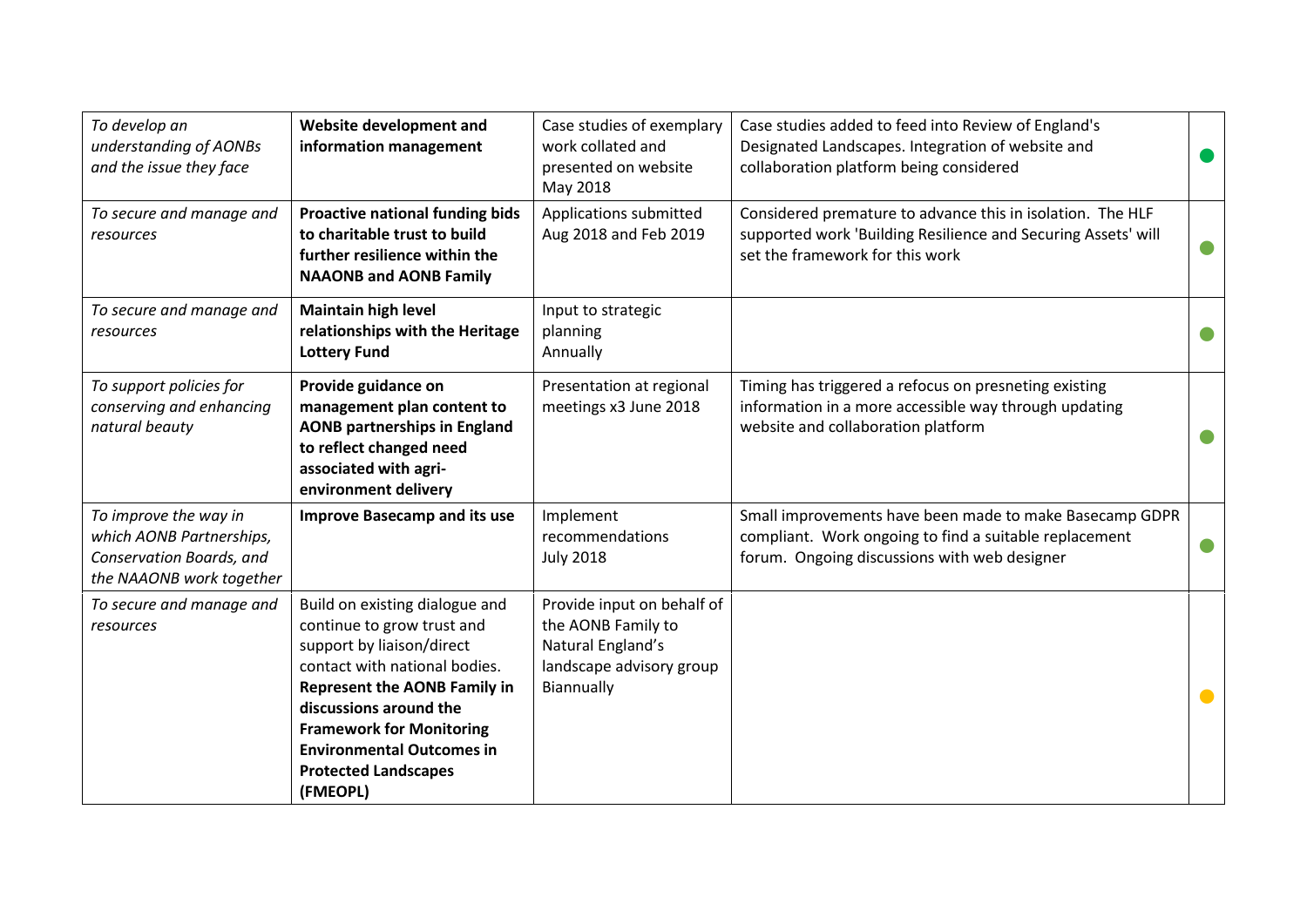| To develop an<br>understanding of AONBs<br>and the issue they face                                        | Website development and<br>information management                                                                                                                                                    | Website technical<br>development planned<br>and implemented July<br>2018 |                                                                                                    |  |
|-----------------------------------------------------------------------------------------------------------|------------------------------------------------------------------------------------------------------------------------------------------------------------------------------------------------------|--------------------------------------------------------------------------|----------------------------------------------------------------------------------------------------|--|
| To improve the way in<br>which AONB Partnerships,<br>Conservation Boards, and<br>the NAAONB work together | <b>Improve Basecamp and its use</b>                                                                                                                                                                  | Assess Basecamp use and<br>efficacy April 2018                           | Meeting planned for September 2018 with web-developer<br>offering to design a bespoke replacement. |  |
| To secure and manage and<br>resources                                                                     | Further develop our<br>relationship with the<br>sustainability unit of NHS<br>England. Develop a joint bid for<br>funding around promoting the<br>value of natural beauty to<br>health and wellbeing | Bid agreed and submitted<br>September 2018                               |                                                                                                    |  |
| All                                                                                                       | <b>Organise and support Board</b><br>meetings                                                                                                                                                        | X 4 annually                                                             | On-going                                                                                           |  |
| All                                                                                                       | <b>Organise and support AGM</b>                                                                                                                                                                      | Nov annually                                                             | Venue booked for 29/11/2018                                                                        |  |
| All                                                                                                       | <b>Maintain internal IT and</b><br>communications systems                                                                                                                                            | Ongoing                                                                  | No reported IT issues                                                                              |  |
| All                                                                                                       | <b>Ensure the NAAONB remains</b><br>compliant with H&S and<br>business legislation                                                                                                                   | Ongoing                                                                  | Rolling support to NAAONB provided through Peninsula<br><b>Business Safe</b>                       |  |
| To support policies for<br>conserving and enhancing<br>natural beauty                                     | Support to individual members<br>on technical, policy, and<br>advocacy matters. Determined<br>by the membership, as and<br>when required                                                             | As required                                                              |                                                                                                    |  |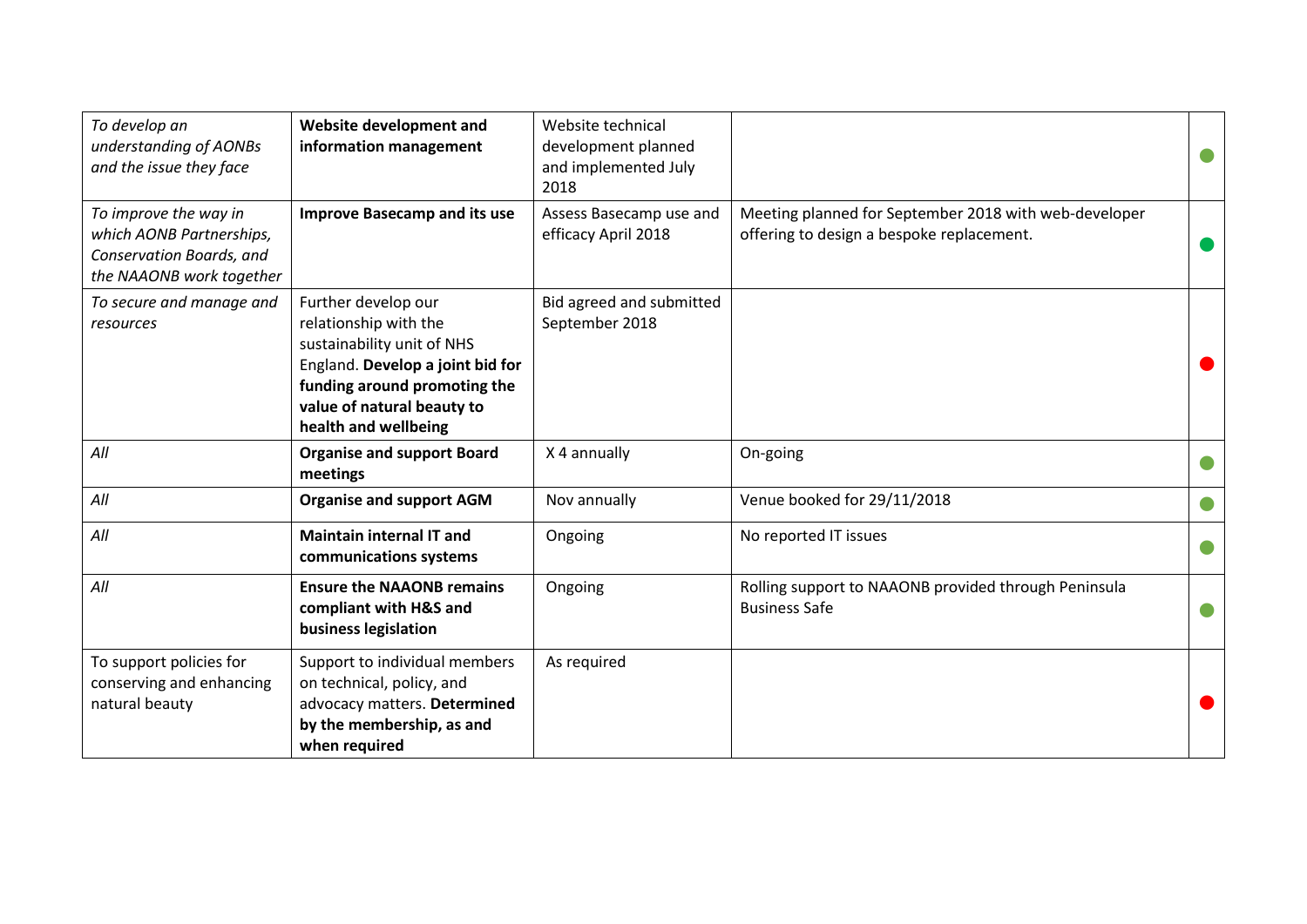| To develop an<br>understanding of AONBs<br>and the issue they face                                        | Organise national events to<br>explore issues relating to<br>designated landscapes                                                                                                 | Lead Officers' meeting<br>Feb annually      | Lead Officers' meeting to discuss AONB Family response to<br>Review of Designated Landscapes - Sept 2018 |  |
|-----------------------------------------------------------------------------------------------------------|------------------------------------------------------------------------------------------------------------------------------------------------------------------------------------|---------------------------------------------|----------------------------------------------------------------------------------------------------------|--|
| To develop an<br>understanding of AONBs<br>and the issue they face                                        | <b>Maintain links with Defra LEP</b><br>round table                                                                                                                                | 3 x meetings annually<br>Mar annually       |                                                                                                          |  |
| To support policies for<br>conserving and enhancing<br>natural beauty                                     | Evaluate and review/refresh<br>national accords with other<br>bodies                                                                                                               | The Wildlife Trusts<br>Biennially           |                                                                                                          |  |
| To support policies for<br>conserving and enhancing<br>natural beauty                                     | Evaluate and review/refresh<br>national accords with other<br>bodies                                                                                                               | The Woodland Trust<br>Biennially            |                                                                                                          |  |
| To support policies for<br>conserving and enhancing<br>natural beauty                                     | Evaluate and review/refresh<br>national accords with other<br>bodies                                                                                                               | English Heritage<br>Biennially              |                                                                                                          |  |
| To support policies for<br>conserving and enhancing<br>natural beauty                                     | Evaluate and review/refresh<br>national accords with other<br>bodies                                                                                                               | Visit England<br>Biennially                 |                                                                                                          |  |
| To develop an<br>understanding of AONBs<br>and the issue they face                                        | Organise national events to<br>explore issues relating to<br>designated landscapes                                                                                                 | <b>National Conference</b><br>July annually | Complete. Click here for link to conference section of L4L<br>website                                    |  |
| To improve the way in<br>which AONB Partnerships,<br>Conservation Boards, and<br>the NAAONB work together | Support sub-UK groupings of<br>designated landscape staff with<br>national intelligence and insight.<br>Attend meetings in the South<br>West, South, North, and in<br><b>Wales</b> | 4 x meetings<br>Annually                    | Northern Group Meeting - Oct 2018                                                                        |  |
| To improve the way in<br>which AONB Partnerships,<br>Conservation Boards, and<br>the NAAONB work together | Support and advise the national<br>planning sub-group. Attend<br>meetings as and when<br>appropriate                                                                               | 2 x meetings Annually                       |                                                                                                          |  |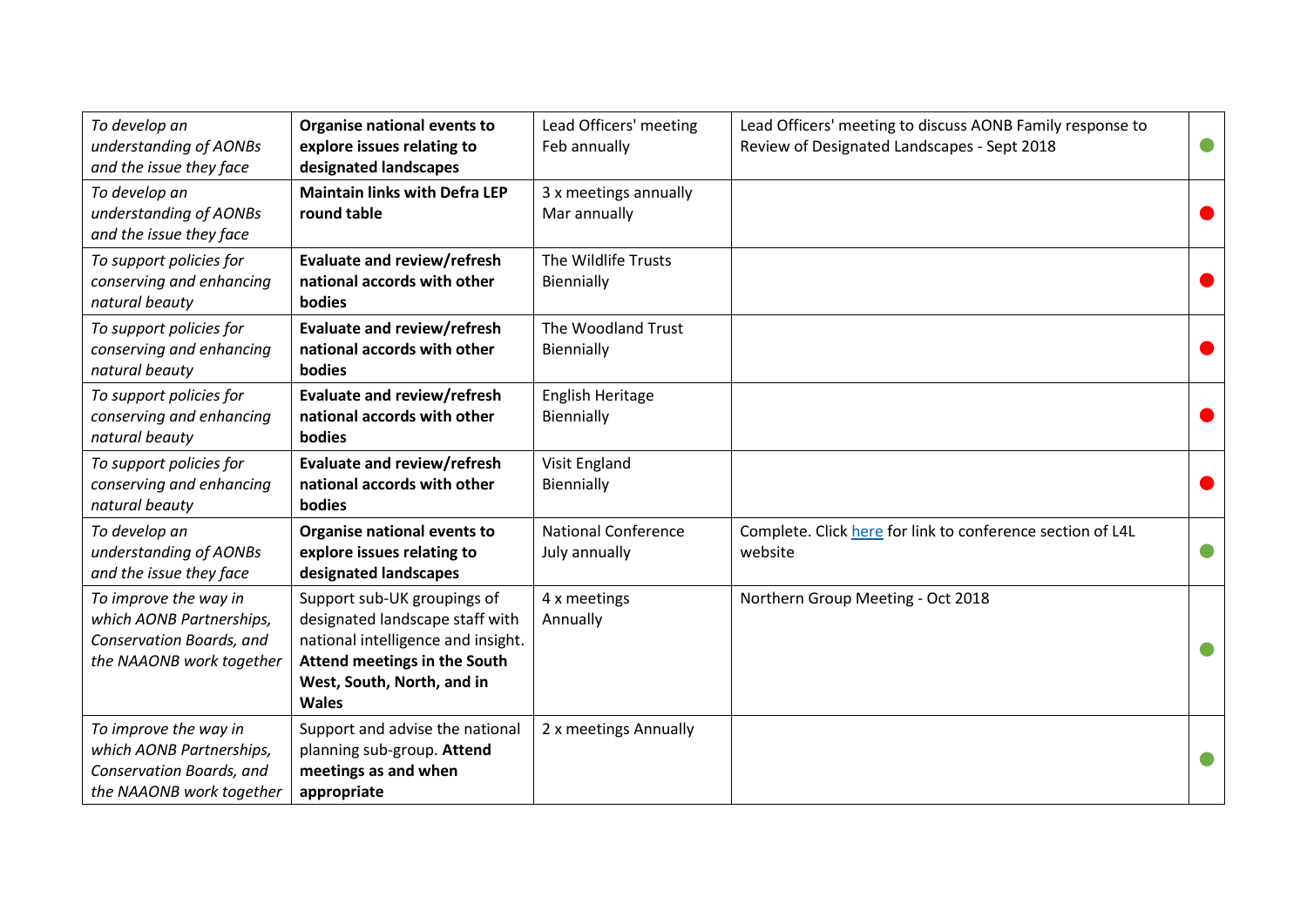| To secure and manage and<br>resources | <b>Refresh Corporate Relationship</b><br>programme                                                                                                                                                                                                                                                                                                                                                                                                                                                   | Clear productive<br>relationships developed<br>with two strategic<br>corporate partners<br>May 2020     | www.nearlywild.org launched. Presentation by Steve Evison,<br>Nearly Wild at L4L2018. NAAONB staff team attendance at<br>Countryfile Live, Blenheim Palace to help promote.                                                                                                                    |  |
|---------------------------------------|------------------------------------------------------------------------------------------------------------------------------------------------------------------------------------------------------------------------------------------------------------------------------------------------------------------------------------------------------------------------------------------------------------------------------------------------------------------------------------------------------|---------------------------------------------------------------------------------------------------------|------------------------------------------------------------------------------------------------------------------------------------------------------------------------------------------------------------------------------------------------------------------------------------------------|--|
| To secure and manage and<br>resources | <b>Future Landscape Project:</b><br>Successful application to the<br><b>HLF's Resilient Heritage for the</b><br>delivery of two related<br>activities 1) Improving the<br><b>Sustainability and Governance</b><br>of the NAAONB. 2)<br>Development and delivery of<br>staff Professional and Personal<br><b>Development programme</b><br>"Taking the Lead" that will lead<br>to greater levels of<br>collaborative working leading<br>to the establishment of Topic<br><b>Working Groups (TWGs).</b> | Permission to start<br>secured, staff recruited<br>contracts let and<br>consultants started<br>working. | Permission given. Future Landscapes Project Assistant<br>Recruited, National Policy Officer Recruited. Contract to review<br>charity awarded and consultants started work. Requests for<br>Quotations invited for Taking the Lead programme. Quotations<br>invited for an Evaluation Contract. |  |
| To secure and manage and<br>resources | Provide an annual report for<br>Defra, based on key metrics,<br>showcasing positive outcomes<br>from AONB Partnership and<br><b>Conservation Board work</b>                                                                                                                                                                                                                                                                                                                                          | Annual Report produced<br>March annually                                                                | Call for information from AONB Family made                                                                                                                                                                                                                                                     |  |
| To secure and manage and<br>resources | Keep under review the<br>Defra/NE/NAAONB tripartite<br>agreement                                                                                                                                                                                                                                                                                                                                                                                                                                     | <b>Review actions Annually</b>                                                                          | Tripartite meeting with Defra, Natural England and National<br>Parks England to consider 25 YEP delivery and metrics.                                                                                                                                                                          |  |
| To secure and manage and<br>resources | High level meetings with<br>government departments on<br>achieving shared objectives                                                                                                                                                                                                                                                                                                                                                                                                                 | See advocacy action plans<br><b>Reported Annually</b>                                                   | Meeting with Secretariat to the Glover Review to discuss AONB<br>Advocacy.                                                                                                                                                                                                                     |  |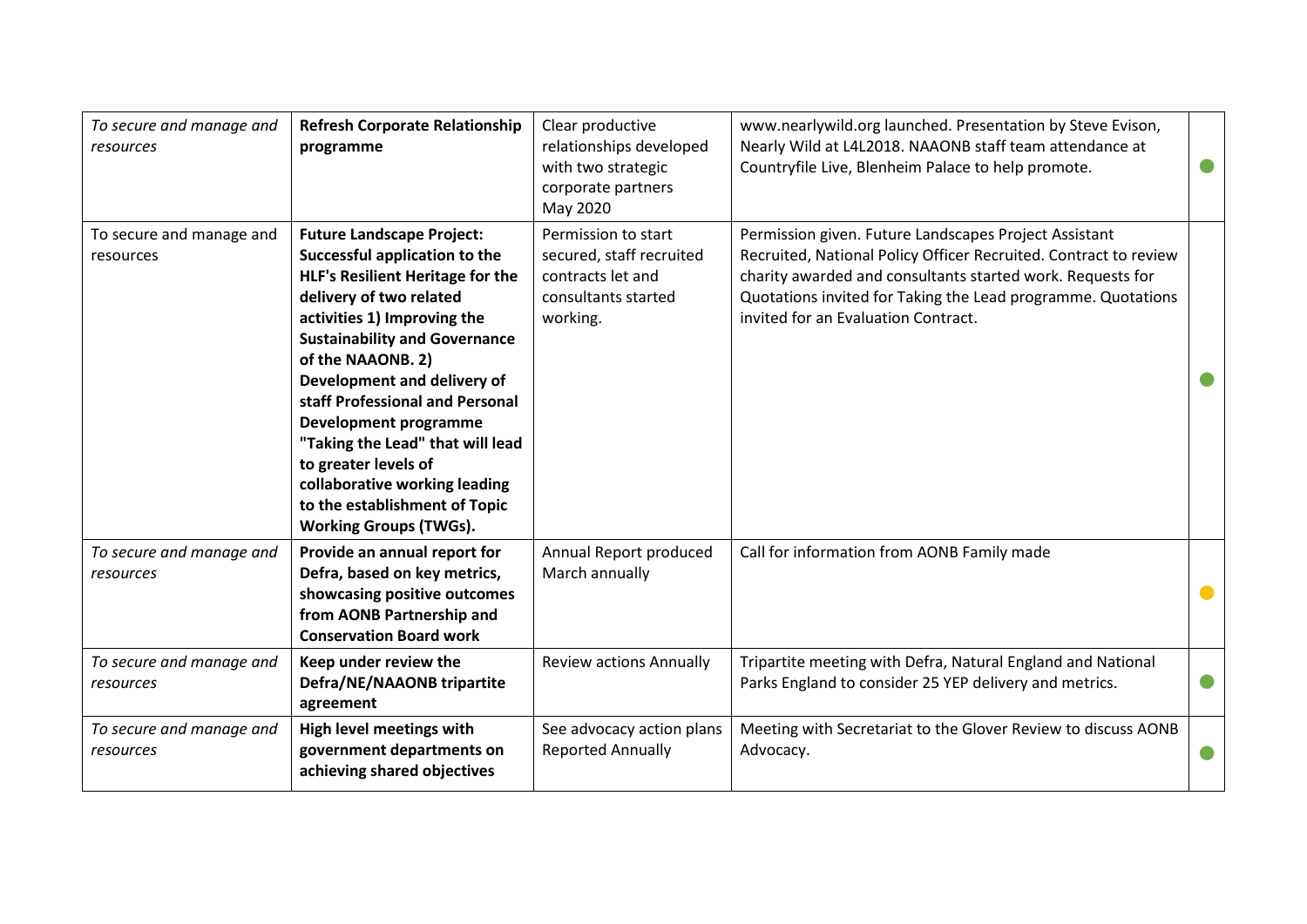| To support policies for<br>conserving and enhancing<br>natural beauty | High level meetings with the<br>Landscape Institute to achieve<br>shared objectives and further<br>develop a learning pathway for<br>landscape professionals   | 2 x meetings annually<br>with the CEO of the LI As<br>required                          | Close working continues with the LI. NAAONB and LI managed<br>reciprocal support at national conferences |           |
|-----------------------------------------------------------------------|----------------------------------------------------------------------------------------------------------------------------------------------------------------|-----------------------------------------------------------------------------------------|----------------------------------------------------------------------------------------------------------|-----------|
| To develop an<br>understanding of AONBs<br>and the issue they face    | Organise national events to<br>explore issues relating to<br>designated landscapes                                                                             | Chairman's meeting Nov<br>annually                                                      | Chairmen's Conference programme designed, and speakers<br>invited. See agenda item for more info.        | $\bullet$ |
| To secure and manage and<br>resources                                 | High level meetings with<br><b>Natural England on achieving</b><br>shared objectives                                                                           | <b>Bilateral meeting with</b><br>Chair and CEO of NE Oct<br>annually                    |                                                                                                          |           |
| To support policies for<br>conserving and enhancing<br>natural beauty | Evaluate and review/refresh<br>national accords with other<br>bodies                                                                                           | The Landscape Institute<br>Biennially                                                   |                                                                                                          |           |
| To secure and manage and<br>resources                                 | Evaluate and review/refresh<br>national accords with other<br><b>bodies</b>                                                                                    | University of Winchester<br>Biennially                                                  |                                                                                                          |           |
| To support policies for<br>conserving and enhancing<br>natural beauty | <b>High level meetings with CPRE</b><br>on achieving shared objectives                                                                                         | 2 x meetings annually<br>with the CEO of CPRE<br>As required                            |                                                                                                          |           |
| To support policies for<br>conserving and enhancing<br>natural beauty | <b>Actively engage with Wildlife</b><br>and Countryside Link to ensure<br>landscape and supporting data<br>is considered in all areas of<br>policy development | 2 x meetings annually<br>Engagement with policy<br>groups as appropriate<br>As required | AONB copy produced for LINK use in responses and briefings.<br>Contribution to                           |           |
| To support policies for<br>conserving and enhancing<br>natural beauty | <b>Participate in National Park</b><br><b>Authorities conference</b>                                                                                           | 1 x Conference Biennially                                                               |                                                                                                          |           |